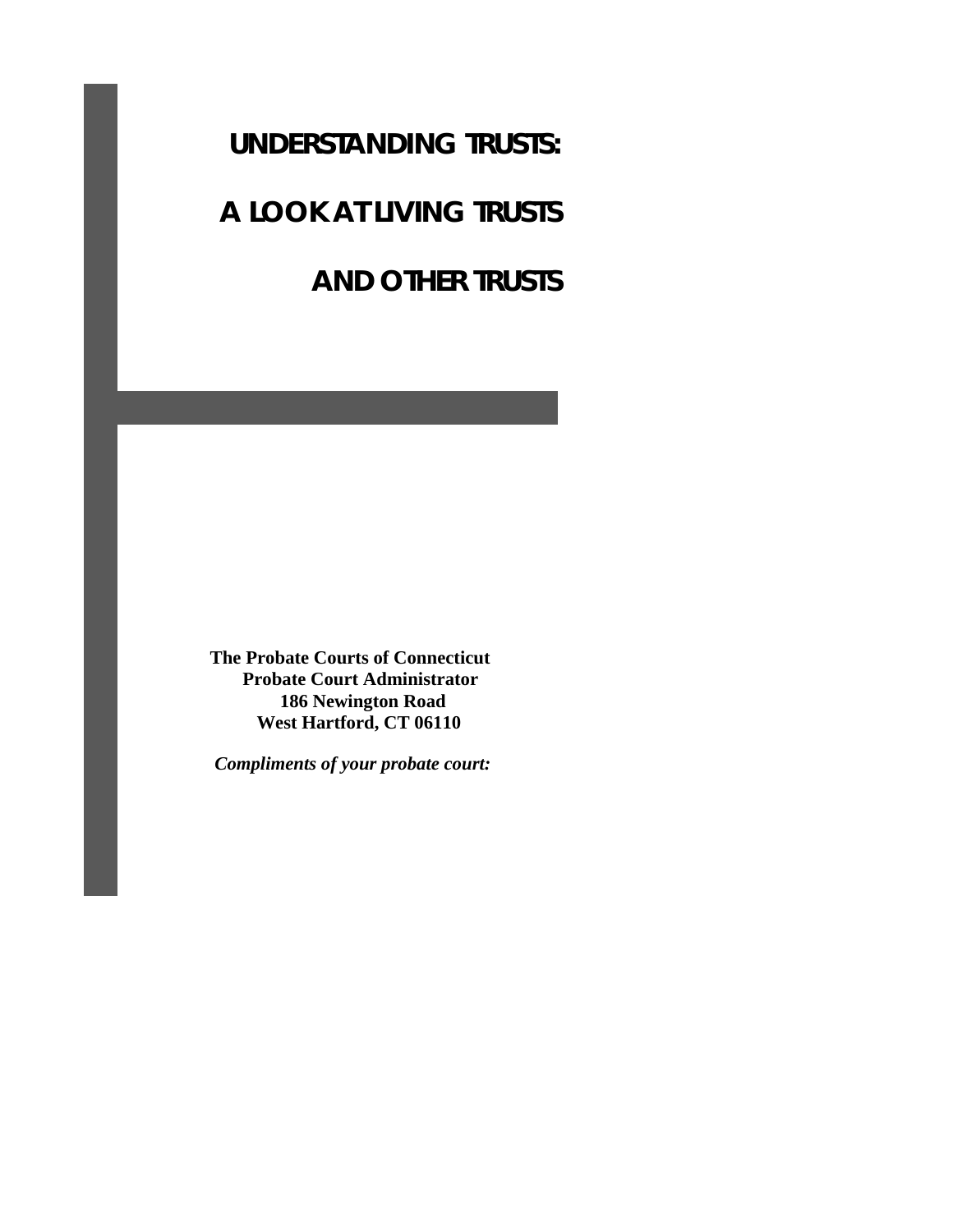Note: This booklet is also available on the Judicial Branch's Web site: **www.jud.ct.gov.** (Under "Quick Links," click on "Publications/Videos" and select "Probate" for a list of probate-related publications.)

©2005 Probate Court Administrator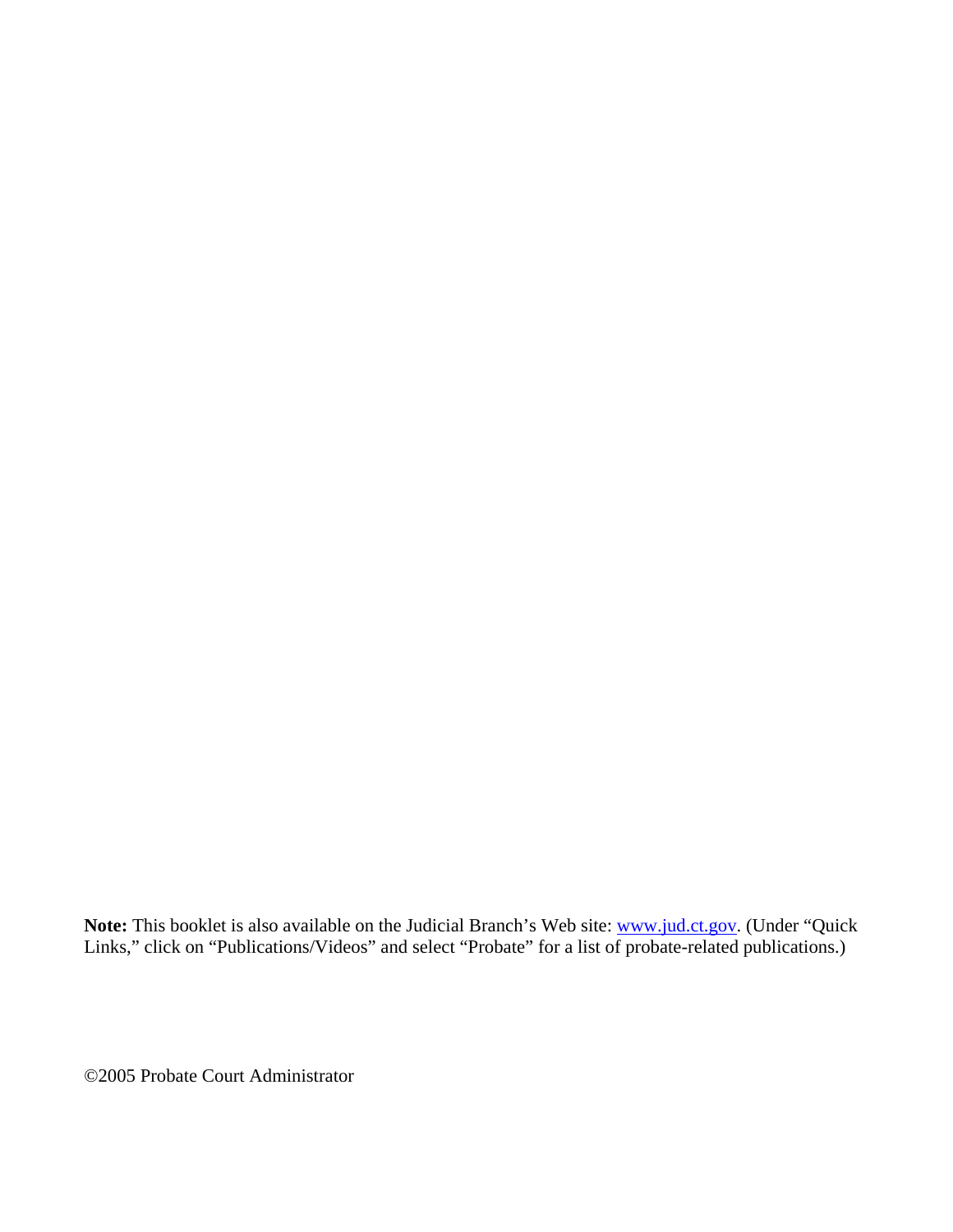

### **INTRODUCTION**

In recent years the public has been bombarded with a barrage of advertisements, brochures, and articles about trusts of all kinds, especially so-called *living trusts.* Some of the information offered for public consumption is misleading and some of it is simply false.

This brochure is offered as a public service to give the average person an elementary understanding of the subject of trusts and to point out the dangers and pitfalls of false advertising. Many authors have written volumes on the subject without answering every question that could be raised. Therefore, of necessity, this brochure is a very modest attempt to answer some of the most basic questions about trusts and thereby give the reader enough information to ask more detailed and probing questions of professionals who promote and prepare trusts.

Consumers should be leery of marketers who offer truly incredible claims about what a trust can do, and they should be doubly leery when a hefty price is attached to the product the marketer is trying to sell. When in doubt, the age-old advice of getting a second opinion from someone who has no ax to grind and no profit to make from your business is more apt today than ever before.

### **BASIC TERMS**

**Trust:** Generally, a legal device designed to provide financial assistance to someone without giving that person total control over the trust assets. A trust may be revocable or irrevocable, express or implied. This brochure will deal only with express, *written* documents that become irrevocable upon the death of the person who created the trust.

**Testamentary Trust:** A trust created within and as part of a person's will.

**Living (Inter Vivos) Trust:** A trust created and activated while the person who drafted it (settlor) is still living. It should not be confused with a living will, which is another legal device incorporating the drafter's wishes concerning the removal of life support systems under certain circumstances.

**Settlor:** The person who creates a living trust, frequently the one funding it. This person may also be referred to as a grantor or donor.

**Testator:** The person executing a will, with or without a testamentary trust.

**Trustee:** The person or institution entrusted with administering the trust. The term should be distinguished from an executor or administrator, who is responsible for settling a decedent's estate regardless of whether a trust is involved or not. The common characteristic that trustees, executors, and administrators share is that they are all *fiduciaries*, meaning that they have been entrusted with other people's property, and they are legally responsible to manage it properly.

**Beneficiary:** A person or institution for whose benefit the trust was created. A beneficiary is frequently a close relative of the settlor but need not be. Other typical beneficiaries include charities, friends of the settlor, and others whom the settlor wishes to benefit in some way.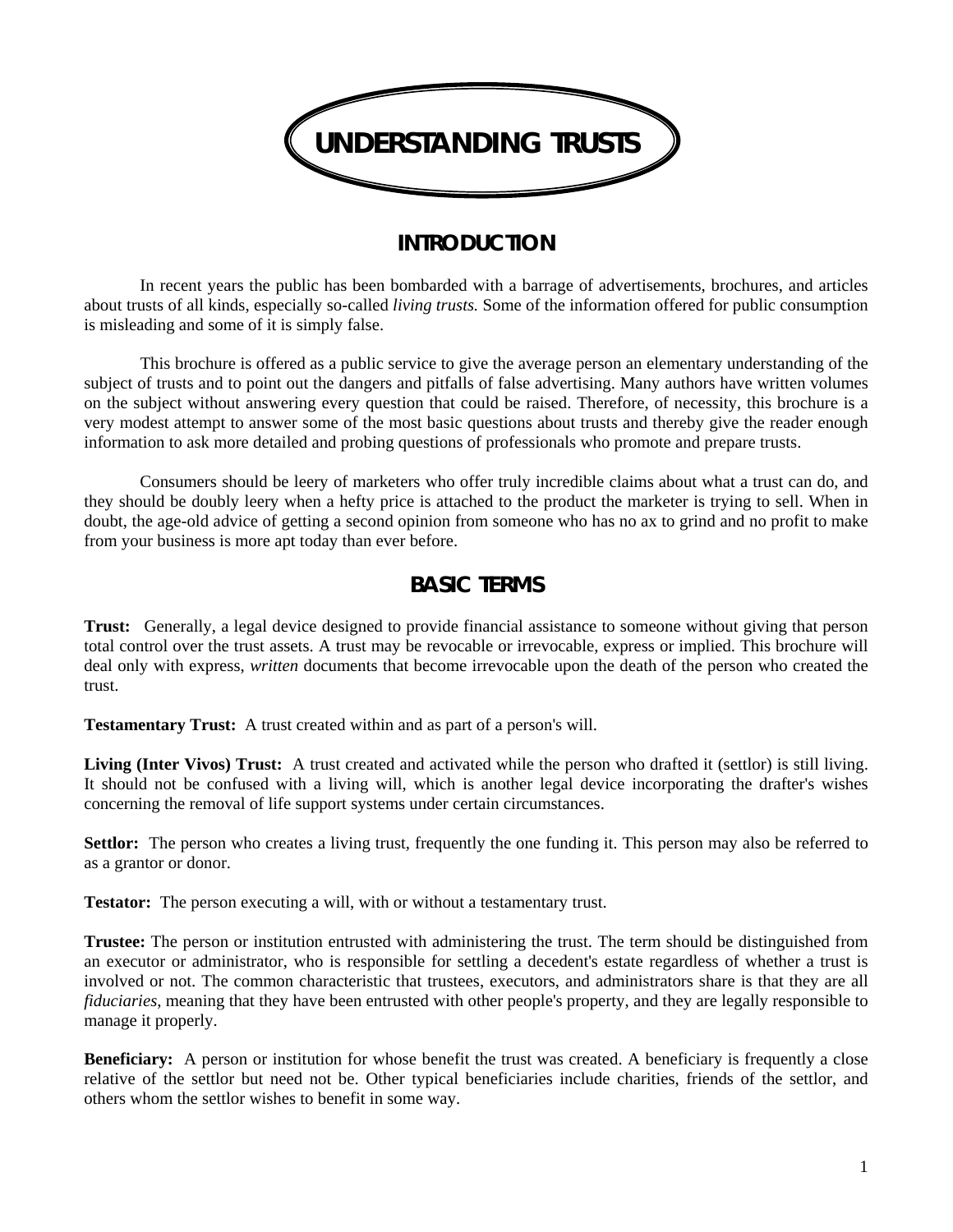**Term:** A trust may last for a short, fixed period of time or, if properly planned, for a longer period, even spanning generations. The most common type of trust is one designed to last during the life of the settlor's surviving spouse and beyond, usually until the settlor's children or other descendants reach a certain age of maturity. Charitable trusts often last indefinitely — for as long as there are assets to manage and distribute.

**Spendthrift Trust:** A trust designed to be immune from the claims of the beneficiaries' creditors, often including the state or federal government.

**Medicaid:** A federally-created program, which is administered by each state, that provides long-term nursing care and other benefits to those qualified to receive it. Medicaid is commonly referred to as "Title XIX."

**Accounting:** A report of the trustee's financial transactions, including a list of receipts, disbursements, sales, and purchases of assets and distributions to beneficiaries.



Trusts have generally been used to help people who fall into two basic categories: people who need financial assistance and people who are unable to manage their own money properly. Hence, trusts have been used to benefit children, those over the age of majority who are immature and otherwise unable to manage large sums of money, those with disabilities who aren't able to manage their own affairs, and those with substantial creditors.

 In addition, trusts are commonly employed as devices to shield a person's assets from unnecessary taxation or court supervision. The trustee is normally directed to pay income to one or more beneficiaries and is given discretion to distribute principal, usually subject to certain stated standards. The payment of income may also be discretionary. The trust, therefore, allows the settlor (even after his or her death) to distribute assets to favored parties and to control those assets "from the grave" through the trustee whom he or she has appointed. For example, an individual who has children from a prior marriage might establish a trust for his or her spouse to ensure that the individual's children receive the trust property after the spouse's death. If properly created, a "spendthrift trust" (see definition above) may be crafted to shelter assets from the reach of the beneficiaries' creditors, including the government.

#### *Tax Benefits*

 One of the greatest advantages of the trust is its ability to shelter certain assets from taxation at the time of the settlor's death. The Internal Revenue Service taxes both lifetime gifts and property passing after death, if certain exemptions are exceeded. The subject is a complicated one, but the reader should be aware of the fact that gifts or bequests between spouses are normally exempt. As long as both spouses are still living and competent, the proper utilization of a trust may shelter additional assets from taxation if the trust is drafted properly. It does not matter whether the trust is a testamentary or living trust. Contrary to the suggestions of some living trust marketers, *the tax benefits are identical.*

 The use of an irrevocable life insurance trust or a charitable remainder trust may also offer potentially attractive tax benefits.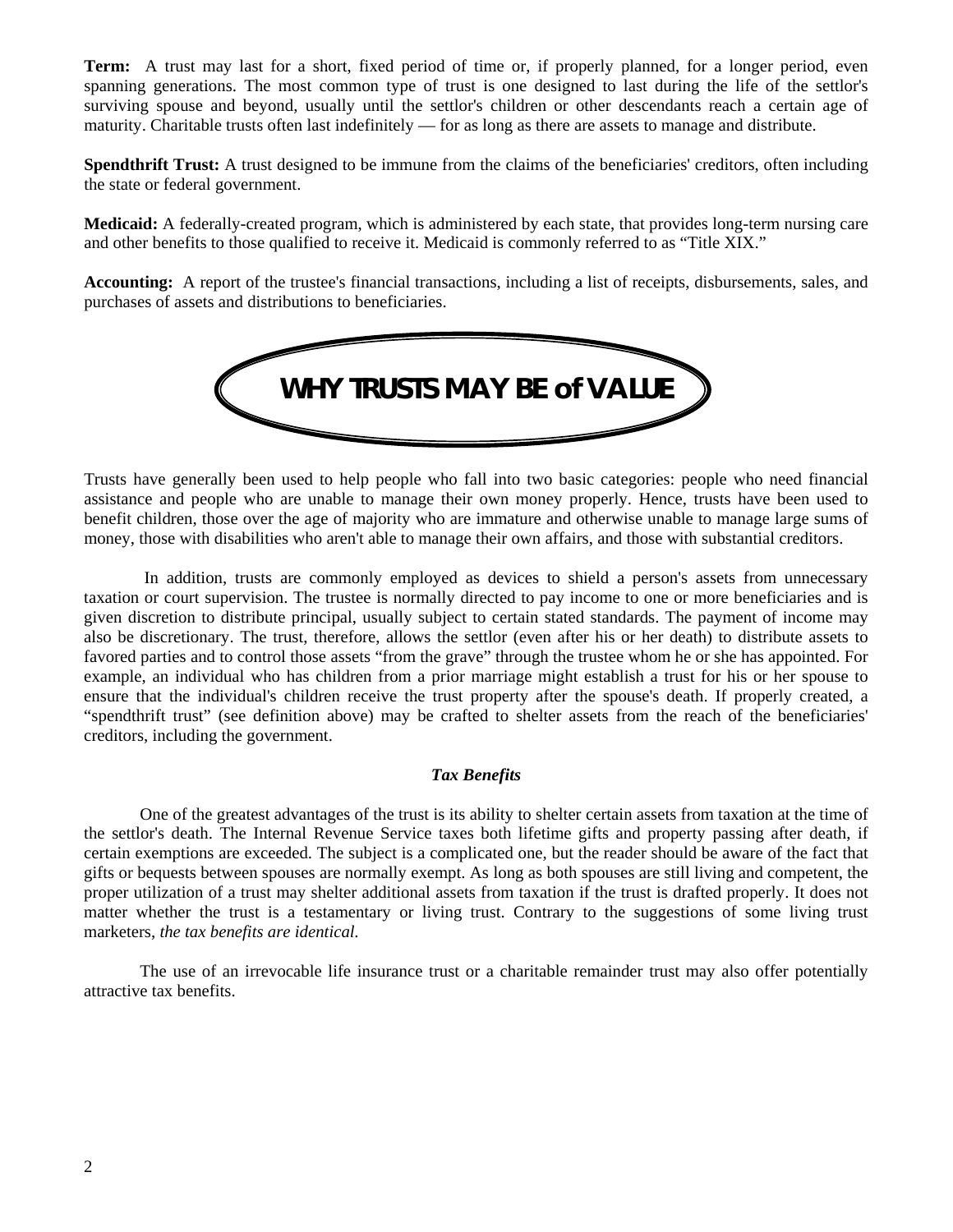

Both testamentary and living trusts can play a viable role in professional estate planning. Each device should be analyzed on the basis of fact, not fiction. If scare tactics are employed in promoting one over the other, that is a fairly reliable clue that the entire truth is not being told, and the listener should *beware.* What follows is a summary of the most common benefits and detriments mentioned by objective practitioners in the field.

#### *May a testamentary or living trust be modified or revoked?*

A testamentary trust is *always* revocable and modifiable as long as the testator is living and competent. Naturally, it becomes irrevocable when the testator dies. A living trust, as the term is commonly used, is ordinarily revocable, although certain types of trusts established during the settlor's life may be irrevocable, usually for tax reasons. For example, a typical life insurance trust (and often a charitable remainder trust) is irrevocable upon formation.

#### *Does the person creating the trust lose control of his assets?*

Since a testamentary trust does not spring into use until the testator's death, the testator retains full control and use of his assets *in his own name, without transferring them to the trust.* In a *revocable* living trust, the settlor (who normally appoints himself as the first in a series of trustees) usually remains in control of his assets as long as he is alive and competent. He normally must transfer all of his assets to the trust and thereafter controls their use as his own self-appointed trustee. Therefore, all those holding his assets (banks, brokerage houses, etc.) must be notified of the transfers, and the correct forms must be completed to transfer the assets properly. Without completing these transfers, the living trust may be of virtually no value, since the trustee of a living trust cannot control assets that have not been properly transferred to the trust. It is somewhat cumbersome to transfer assets in and out of a living trust, and sometimes the result is that assets that were intended to be made part of the trust fall outside of the trust because they were not properly transferred to it.

#### *How is real estate transferred to a living trust?*

If real estate is part of a living trust, a proper deed must be drafted, executed, and placed on the public land records to properly transfer the real estate to the trust. If the settlor subsequently wants the real estate back in his or her name, another deed will have to be employed to reverse the process. The transfer may also necessitate notifying the mortgage holder and obtaining its approval. In addition, the homeowner's insurance company should be notified. An attorney should always be consulted before making real estate transfers, since important tax and other implications are involved. Property tax ramifications should also be carefully weighed and considered before making such a transfer, because the transfer may invalidate an existing tax exemption. With a testamentary trust, the settlor retains direct ownership of the real estate, so deeding it to the trust is not necessary.

#### *What do attorneys charge for testamentary and living trusts?*

There is no fixed rule about what attorneys may charge for either kind of trust. It is normally part of an overall estate plan. Traditionally, fees will depend on the complexity of the estate, the complexity of the legal document, and the amount of time expended. Some attorneys charge substantially more to draft a living trust than a testamentary trust, even though the legal work may be very similar. It is always a good idea to obtain a fee quotation *in advance* for both kinds of trusts and to weigh the pros and cons of the work performed against the fees charged. When in doubt, get a second opinion.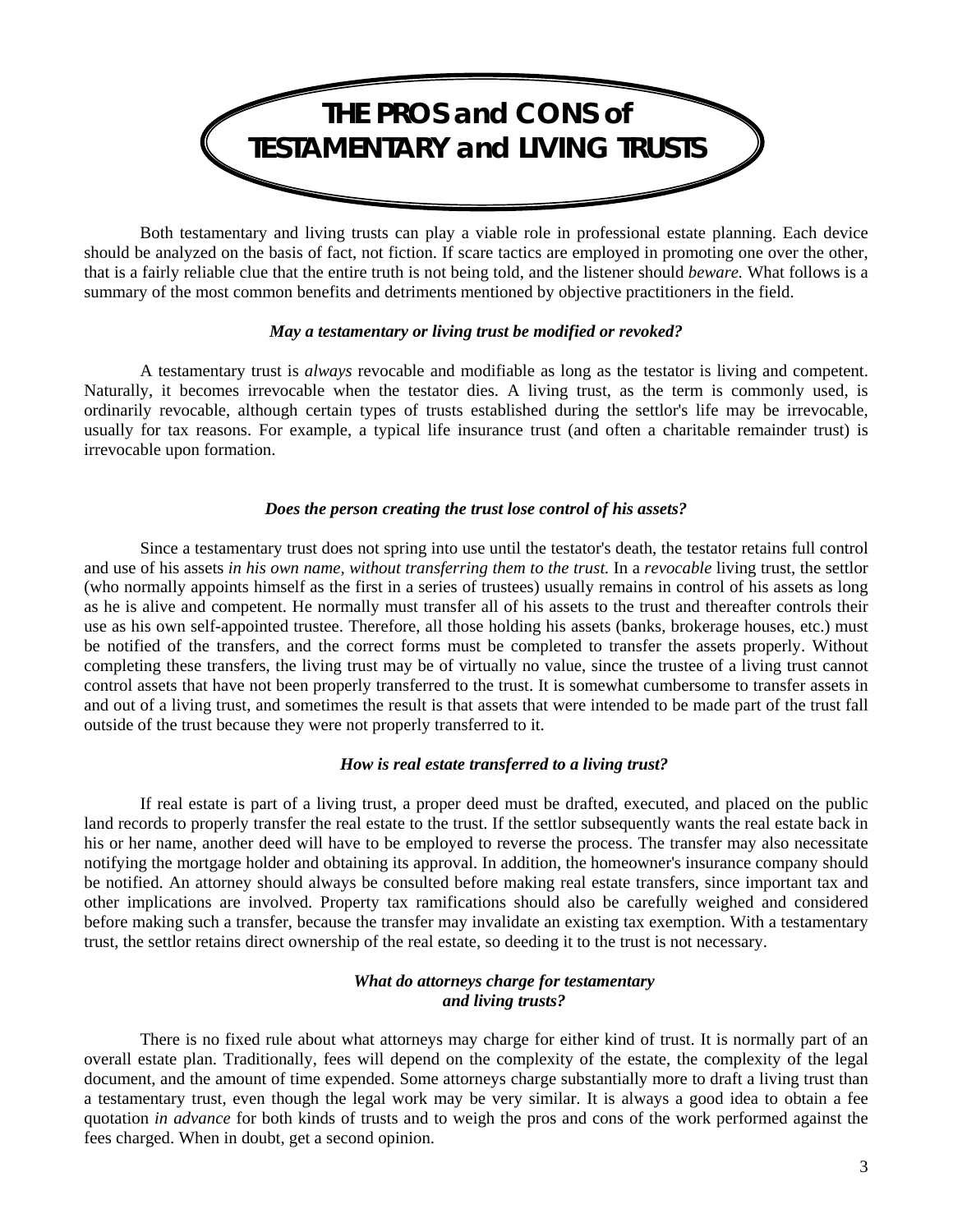#### *What about the confidentiality of the trust?*

A testamentary trust remains confidential until the settlor dies, and the will is submitted to the probate court. At that time, the entire will, including the trust, becomes a matter of public record, although few people bother to look at other people's wills. A living trust may remain confidential as to uninterested parties. Probate courts and the taxing authorities may, under certain circumstances, require a copy of the trust instrument. Interested parties may have a right to know the contents of the trust instrument, but the intervention of a Court may be required if the trustee fails to provide it. Contrary to the public statements of some promoters of living trusts, it is not proper to prevent a beneficiary with a legitimate interest in the trust from receiving a copy of at least the portion of the trust applicable to that beneficiary. In addition, a beneficiary has the right to petition the probate court for a copy of the instrument as part of his request for an accounting from the trustee.

#### *Can a testamentary or living trust protect trust assets from creditors?*

The promoters of living trusts often boast that the assets in a living trust can be insulated from the claims of the settlor's creditors. What they *do not* always say is that there are important exceptions. For example, the creditors of a settlor who has created a revocable, funded living trust (the most common of all) and named himself as trustee **can and do** reach the settlor's assets. That applies also to a settlor *or his spouse* who needs long term care (whether at home or in a nursing home) and submits an application for Title XIX Medicaid assistance. Under current federal and state law, the revocable trust assets will be deemed available to the settlor or his spouse and could result in denial of Title XIX benefits. On the other hand, properly drafted *testamentary* spendthrift trusts can shield trust assets from the creditors of *beneficiaries.* For example, the beneficiary of a properly drafted spendthrift *testamentary* trust **would** be eligible for Title XIX assistance, since the assets within such a trust would not be deemed available to the beneficiary. This area of the law is extremely technical and fraught with potential pitfalls. An attorney with expertise in Title XIX law should always be consulted beforehand.

#### *What about legal and other fees in administering a trust?*

The legal and other professional fees in *administering* (as opposed to *creating*) either kind of trust may vary, but it is becoming more common in the legal community for attorneys to charge their clients on the basis of time and effort expended and not on the size of the estate. Ordinarily, accountants do the same. In that regard, there should be little difference between the legal or accounting fees incurred in handling one trust over another. The work is virtually identical:

- (1) a list of the assets of the trust must be compiled, together with date of death values (and alternate valuation dates with larger estates);
- (2) creditors' claims must be reviewed;
- (3) appropriate tax returns must be filed with virtually identical tax results;
- (4) information should be provided to interested beneficiaries as reasonably requested, and finally,
- (5) some kind of an overall account should be provided to the beneficiaries.

Any suggestion that the administration of a living trust does not entail this work, especially in larger estates, is irresponsible and misleading. The trustee of a living trust who did not perform this elementary work would violate his fiduciary duty to the beneficiaries.

 Some states have statutory schedules for the payment of testamentary trustees, executors, and administrators. In fact, some Connecticut promoters of living trusts use those fees as examples of the kinds of fees charged in Connecticut probate courts. Connecticut has no such law, and *all* fees are subject to probate review for reasonableness. Any party may challenge the fees charged by a trustee or any other fiduciary, and the *fiduciary,*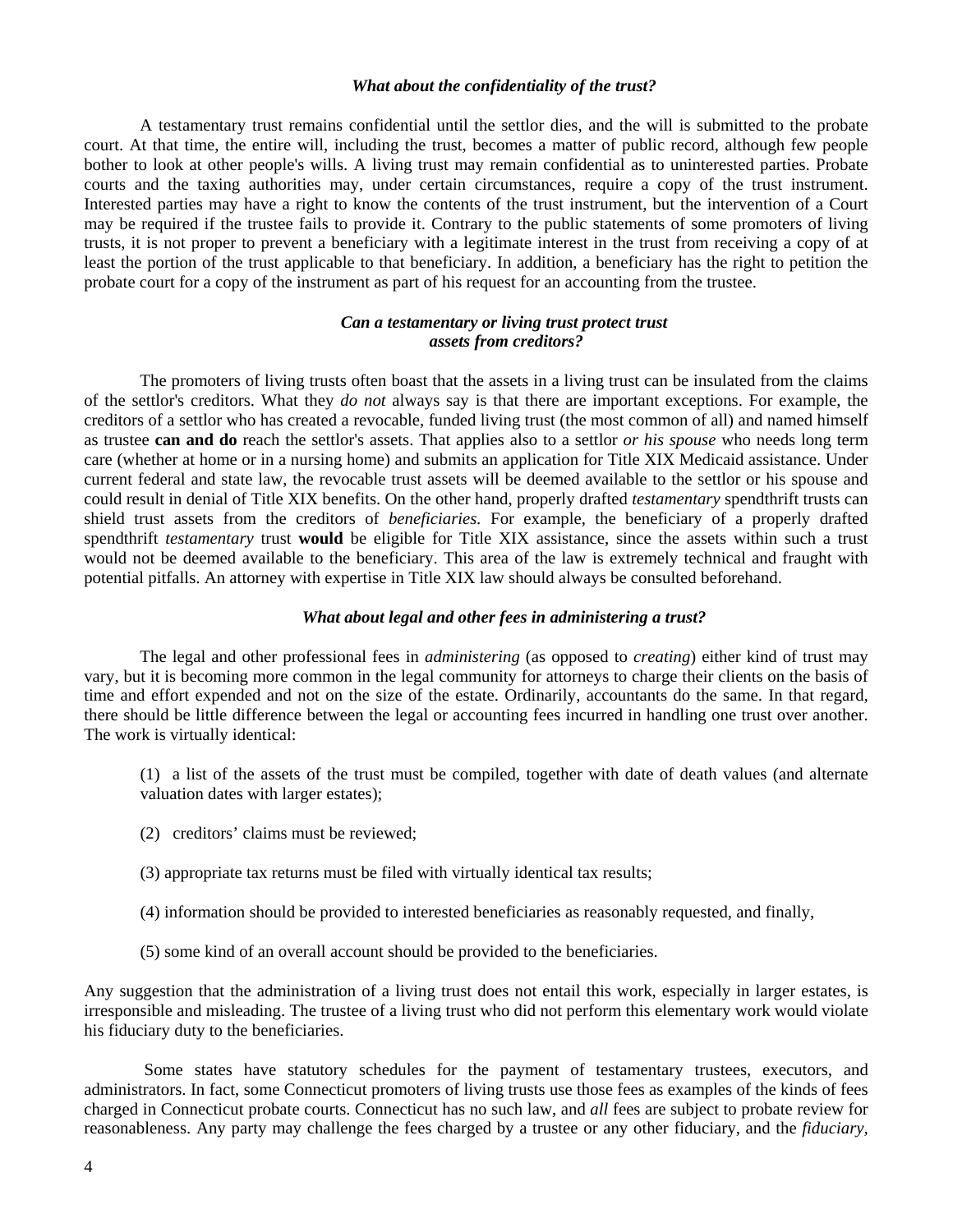*under Connecticut law, has the burden of proving their reasonableness.* If the Court considers the fees unjustifiable and excessive, the Court can and will reduce them.

 The fees charged by the trustee of a living trust are not screened by anyone but the parties themselves. Even if they are excessive, the parties may not be aware of that fact and may be reluctant to question or object to them. If a disgruntled beneficiary gets up the courage to challenge the fees officially, he could invoke the jurisdiction of the probate court (at least in Connecticut) or bring a more costly action in the superior court.

#### *What delays are involved in trust administration?*

Promoters of living trusts frequently cite undocumented delays in the probate process as reasons for using a living trust. Delays in administering testamentary or living trusts are virtually *always* related to the actions of the trustee, not the document itself. Common causes of delays include time needed for federal or state tax audits, litigation involving the estate or trust, or simply the reluctance or inability of the trustee to perform the necessary duties in a timely fashion. It is almost never the probate court itself that causes a delay in the administration or distribution of trust assets. On the contrary, it is often the prodding of the probate court that prompts the trustee to complete his duties more expeditiously. With a living trust, there is no apparatus to "move the trustee along," except for the informal prodding of other family members. The problem is often compounded when the trustee and the beneficiaries do not enjoy a close personal relationship or worse, fight like cats and dogs.

#### *What is the truth about "avoiding probate"?*

Perhaps the most advertised "benefit" of the living trust is that it "avoids probate." What that oftenmisunderstood phrase means is that it avoids the supervision of the probate court. Avoiding probate does *not* avoid estate or inheritance taxes. Those taxes apply equally to assets held in a living trust or a testamentary trust, and the opportunity of minimizing those taxes applies equally to both kinds of trusts. Unbeknown to most lay people, a living trust does *not* avoid the statutory fees charged by the probate court. These fees, which are established by the state legislature, are a matter of public record, and they may be found in the Probate Court brochure entitled *The Probate Court and You.* For example, a \$250,000 estate passing to a non-spouse would result in a \$990 probate fee, while the fee to a surviving spouse would be \$552.50, since there is a special exemption for spouses. Many experienced probate practitioners do not find these fees excessive, and most lay people, when they discover what they are, find them reasonable as well.

Living trust marketers usually fail to advise their clients that these probate fees are charged on the basis of the gross taxable estate as shown on the state estate tax return (or sometimes the federal estate tax return), which must be filed in the probate court *even if all the decedent's property is passing through a living trust*. Therefore, the same fees will generally be charged whether or not a living trust is used.

#### *What are the advantages of probate court supervision?*

If the beneficiary of a testamentary trust is not sure what the trustee is doing, and the trustee will not respond to legitimate requests for information, the beneficiary may ask the Court to hold an informal conference, and one will generally be held within 30 days. These informal conferences frequently resolve problems before they are formally litigated, thereby saving the parties a great deal of time and money. This is just one reason why many people consider the supervision of the probate court to be a positive, not a negative, feature. The role of the Court is not to interfere in the management of the estate, but to *expedite it.* Here are two other examples:

(1) When executors, administrators, or trustees are not acting properly or promptly, the Court can and will spur them on to complete their duties.

(2) Probate proceedings can be very simple and informal. Approximately 50% of Connecticut estates are administered by family members without the assistance of an attorney. These family members often forego the payment of a fiduciary's fee or charge less than a professional.

Finally, experience has shown that *some* fiduciaries act dishonestly. While the vast majority of trustees perform their duties with integrity, one cannot ignore those incidents in which funds have been misappropriated,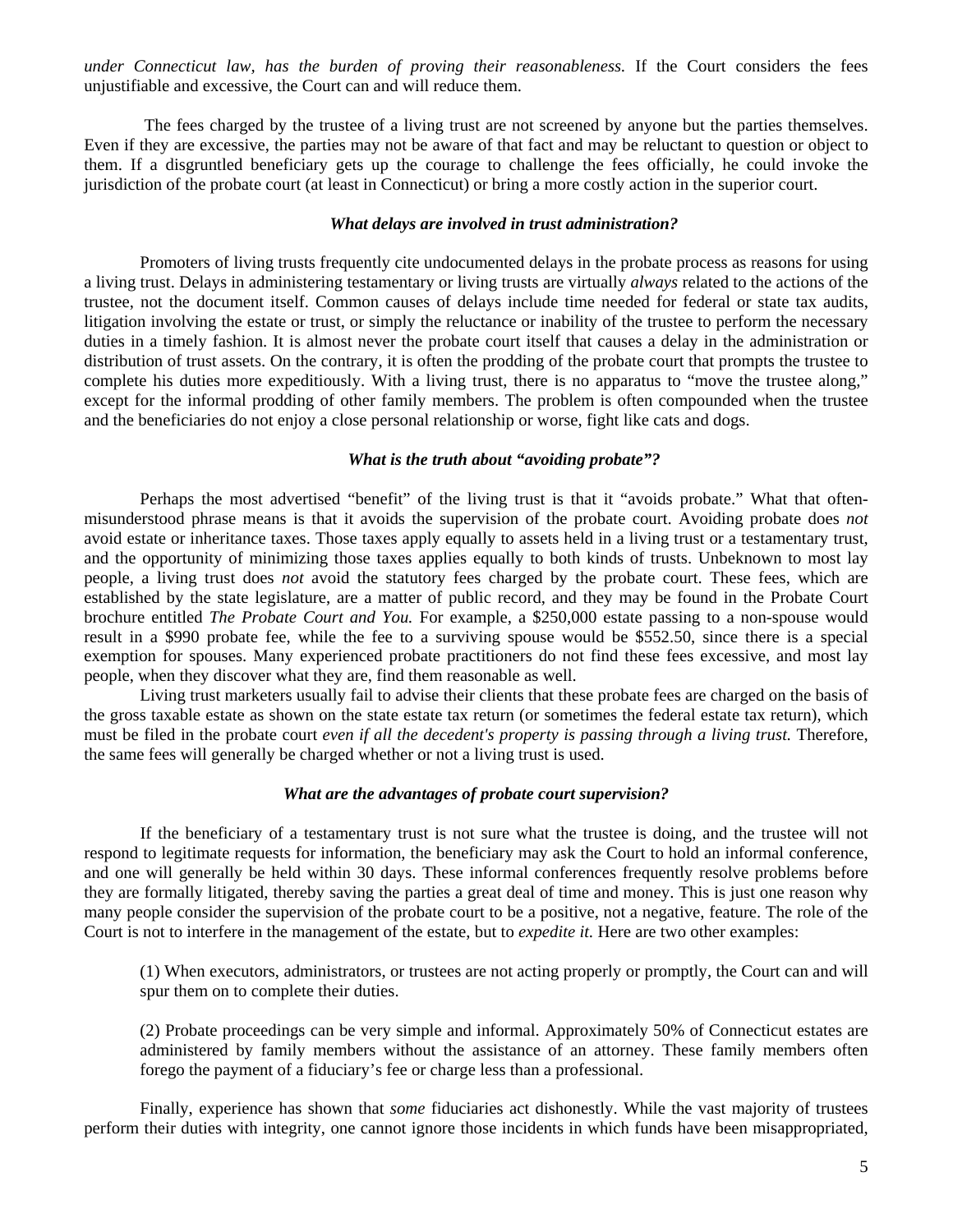sometimes for years, without anyone being aware of it. The supervision of the probate court can be an excellent deterrent to such problems, and, in the event that a problem arises, it can be an effective and inexpensive mechanism to effect a remedy.

#### *What can happen when the settlor of a living trust becomes incapable?*

A currently-funded living trust provides a seamless mechanism for meeting the needs of a settlor who becomes incapacitated after creating the trust. What typically happens is this: the settlor, in the living trust instrument, provides that if he or she becomes incapacitated, a new trustee (named by the settlor) will take over management of the trust assets and provide for the settlor's care for the remainder of his or her life. Then, upon the settlor's death, the trustee would continue to manage the trust assets for the benefit of the settlor's beneficiaries. Advocates of this arrangement argue that this procedure avoids the appointment of a conservator for the incapacitated individual by the probate court, and they are right. It does. But whether or not that is a good thing is something for the settlor to consider carefully.

First of all, the trust normally provides that someone other than the settlor will determine whether the settlor has become incapacitated. If that determination is made, the settlor will be stripped of all rights over his own property *without any impartial Court determination whatsoever.* It is possible that a family member who would personally benefit from administering the trust could wrest control of the trust from an ailing but competent settlor.

 Secondly, the trustee will be managing the trust assets for the incapacitated settlor without anyone checking to see whether he is treating the settlor fairly or not. Since a power of attorney for health care decisions is normally given to the trustee at the same time the trust is executed, the new trustee could sell the settlor's home, admit the settlor to a convalescent home of his own choice, and do a host of other things *without any Court oversight at all.* 

Conversely, if the living trust did not provide this kind of power, the trustee or other family member *would* probably need to seek the appointment of a conservator through the probate court. Once an application is filed, certain important due process rights are guaranteed to the alleged incapable person:

- (1) a copy of the application is given to the person so that he or she knows exactly what is being alleged and can challenge those allegations if he or she disagrees with them;
- (2) an attorney must be appointed for the person if he or she cannot request one, so that his or her legal interests are adequately protected;
- (3) a hearing is held before the judge in an informal atmosphere, which may occur within the person's own home or hospital room if he or she cannot attend the hearing in court;
- (4) the person is invited to participate fully in the process, and his or her wishes are carefully considered by the Court, including the identity of the person who might become the conservator;
- (5) the conservator's actions can be controlled by the Court, so that an inappropriate admission to a nursing home or the premature sale of the person's home can be avoided;
- (6) the conservator must account to the Court for the actions taken, so as to avoid self-dealing, improper use of assets, and the taking of excessive fees;
- (7) if any interested party is dissatisfied with the actions taken by the probate court, an appeal can be made to a higher court.

None of these fundamental rights are automatically afforded to a settlor in a living trust. The legal remedies available to such a settlor are cumbersome and very costly. Whether or not incapacity provisions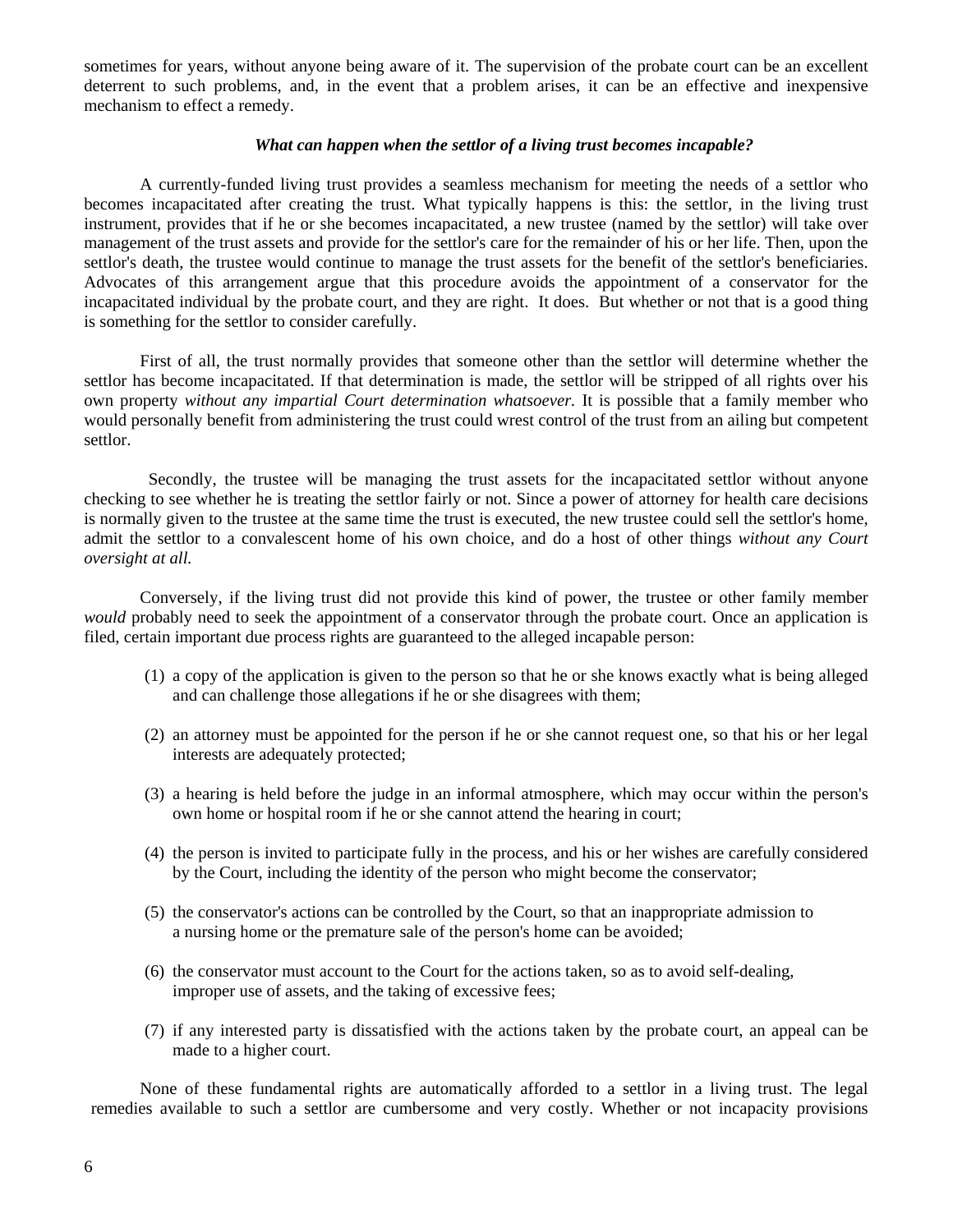should be included in a living trust is a very personal matter and should never be glossed over by the person preparing the instrument. As you can see, the settlor's most basic rights are at stake.

#### *Can a dissatisfied family member attack a trust?*

Some argue that it is easier for dissatisfied heirs to attack a person's will rather than a living trust. The fact is that either device may be challenged in court by a person with proper standing. Any competent attorney will take the necessary precautions to buttress the relevant instrument against attack, whether it be a will or a living trust. That is why great care should be exercised in selecting the proper attorney to advise about the appropriateness of each device.

#### *If I have a living trust, do I still need a will?*

Most lawyers will recommend to their clients who choose to have a living trust that they also execute what is called a "pour-over" will, simply because a living trust is ineffective as to any asset not transferred to the trust. For example, if the settlor neglects to transfer his house to the trust, that asset must pass through the probate process. If the settlor didn't execute a will leaving his assets to the trust or some other person, those assets may pass by law to persons the settlor never wanted to inherit from him. Hence, it is *always* a good idea to execute a will *in addition to a living trust.* 

#### *Do I need a living trust or not?*

As the reader can readily see, there is no automatic answer to the question, "Should I have a living trust?" Living trusts, wills (with or without testamentary trusts), the utilization of jointly held assets, and other devices are all potentially useful and desirable estate planning tools to consider *with proper legal advice.* Embarking upon a sophisticated estate plan without proper professional guidance is like walking through a minefield without a map. The results can be catastrophic. Similarly, small estates with typical family beneficiaries do not usually warrant the cost or complexity of a living trust. For example, *in general*, a married couple with combined assets (including potential life insurance proceeds) below the federal estate tax exemption will not need a trust *to save taxes.* Also, those with modest estates consisting of a jointly held home and cash or securities under a few hundred thousand dollars may find little benefit in using a living trust. A cost/benefit analysis should be undertaken to determine if the added costs warrant such a device. Therefore, great care should be exercised in locating a competent estate attorney to discuss the pros and cons of a living trust and any other estate planning device. If assistance is needed, contact your local or state bar association or obtain a referral from some other knowledgeable authority.



*The right to information and an accounting* 

 The trustee of either a testamentary or living trust should communicate periodically and regularly with the trust beneficiaries as the trust or circumstances dictate. Beneficiaries should normally be kept abreast of major decisions affecting the trust: for example, the sale or exchange of a major asset of the trust, a major expense, the fees of the trustee and any other professional hired by the trustee, amounts distributed to beneficiaries, and other matters of direct concern. If the trustee *does not* so communicate, or if any beneficiary believes he or she is being kept "in the dark" by the trustee, the beneficiary has the right to petition the appropriate probate court for relief.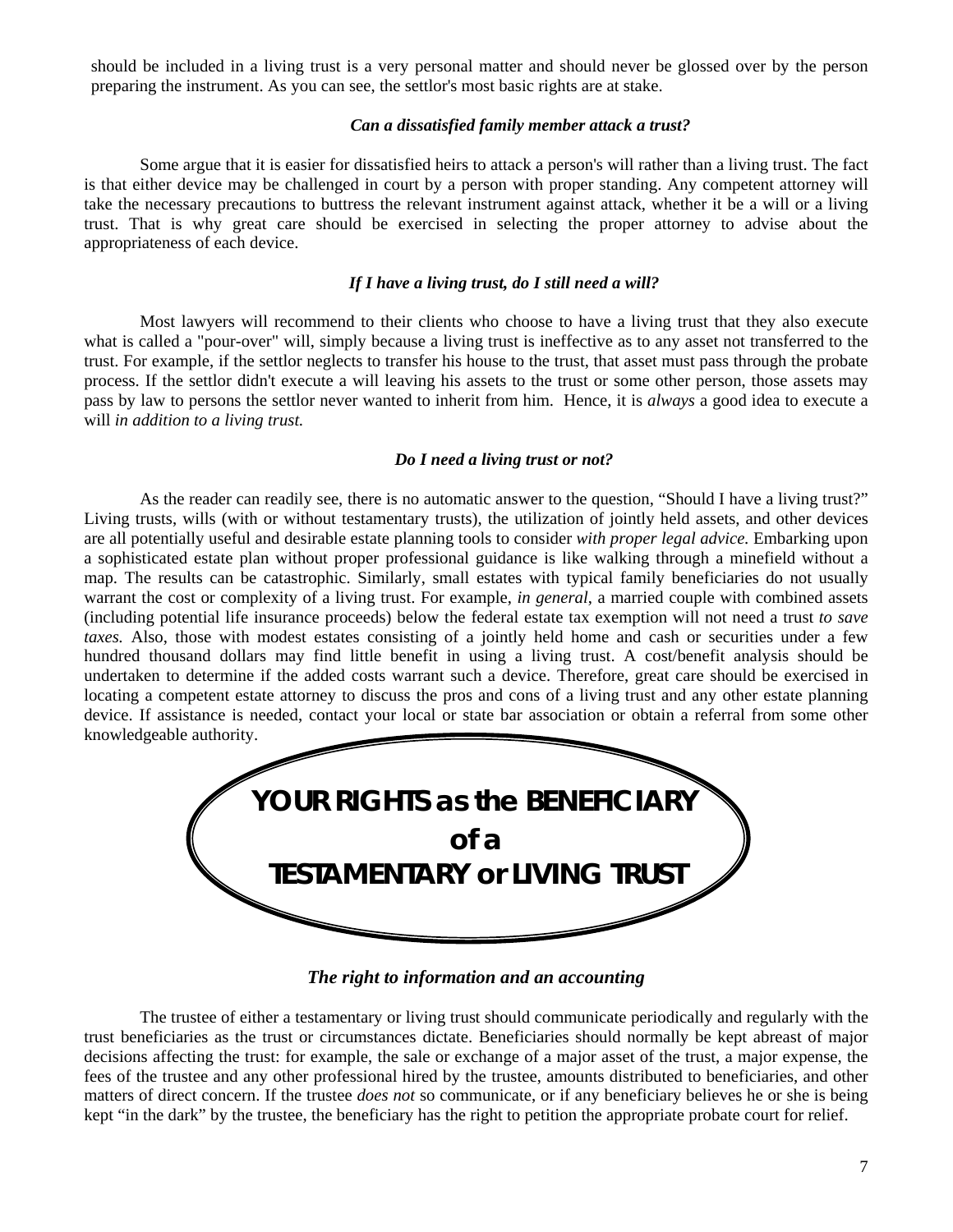Section 45a-175(c) of the Connecticut General Statutes permits the probate court to order an accounting from the trustee *of a living trust*, if the Court finds:

- (1) the beneficiary has a sufficient interest in the trust,
- (2) cause has been shown that an accounting is necessary, and
- (3) the request for an accounting is not for the purpose of harassment.

The location and identity of the specific probate court is determined by Section  $45a-175(c)(2)$ , which allows the matter to be brought to that probate court:

- (1) which is the residence of the trustee, or if a corporate trustee, in which it has an office, or
- (2) in which the trust assets are maintained, or
- (3) in which the settlor presently resides or resided immediately prior to his death.

The beneficiary of a *testamentary trust* may ask the Court for an accounting at any time upon a proper showing of cause. In addition, the trustee of such a trust *must* render a written accounting to the Court at least every three years, unless the filing is excused by the will itself and the Court.

#### *The right to a copy of the trust instrument*

Any person may obtain copies of any non-confidential file in the probate court upon the payment of a reasonable copy charge. Testamentary trusts and wills so filed are not considered confidential and are therefore available for copying.

If the beneficiary or other interested party of a living trust requested the trustee to supply a copy of the trust but was refused, that person may apply to either the probate court or the appropriate superior court for an order compelling that disclosure as part of an action for an accounting. It is within the discretion of either Court to grant the request or not. Normally, the Court would be inclined to do so if the party could prove sufficient economic interest in the trust, which might be jeopardized without direct knowledge of the terms of the trust.

#### *The right to compel the distribution of income or principal from the trust*

 Whether the beneficiary of either a living or testamentary trust has the right to *compel* the trustee to make a distribution of principal and/or income to him or any other beneficiary depends on the circumstances of each case. The answer depends on a number of factors, most importantly the provisions of the trust itself and, secondly, the finding by the Court that the failure to make such a distribution would be a violation of the trustee's fiduciary responsibility. For example, it is common for family trusts to provide for the mandatory payment of *income only* to a surviving spouse and such amounts of principal as the trustee determines are appropriate and reasonable. A surviving spouse who did not receive the mandatory payments of income would have a right to seek a court order compelling those income payments. However, whether or not the trustee's refusal to pay principal to the spouse amounted to a violation of fiduciary duty would be for the Court to determine after hearing all of the relevant facts of the case. It is always a good idea to consult with a knowledgeable attorney before attempting to file an application with the court to compel such a payment.